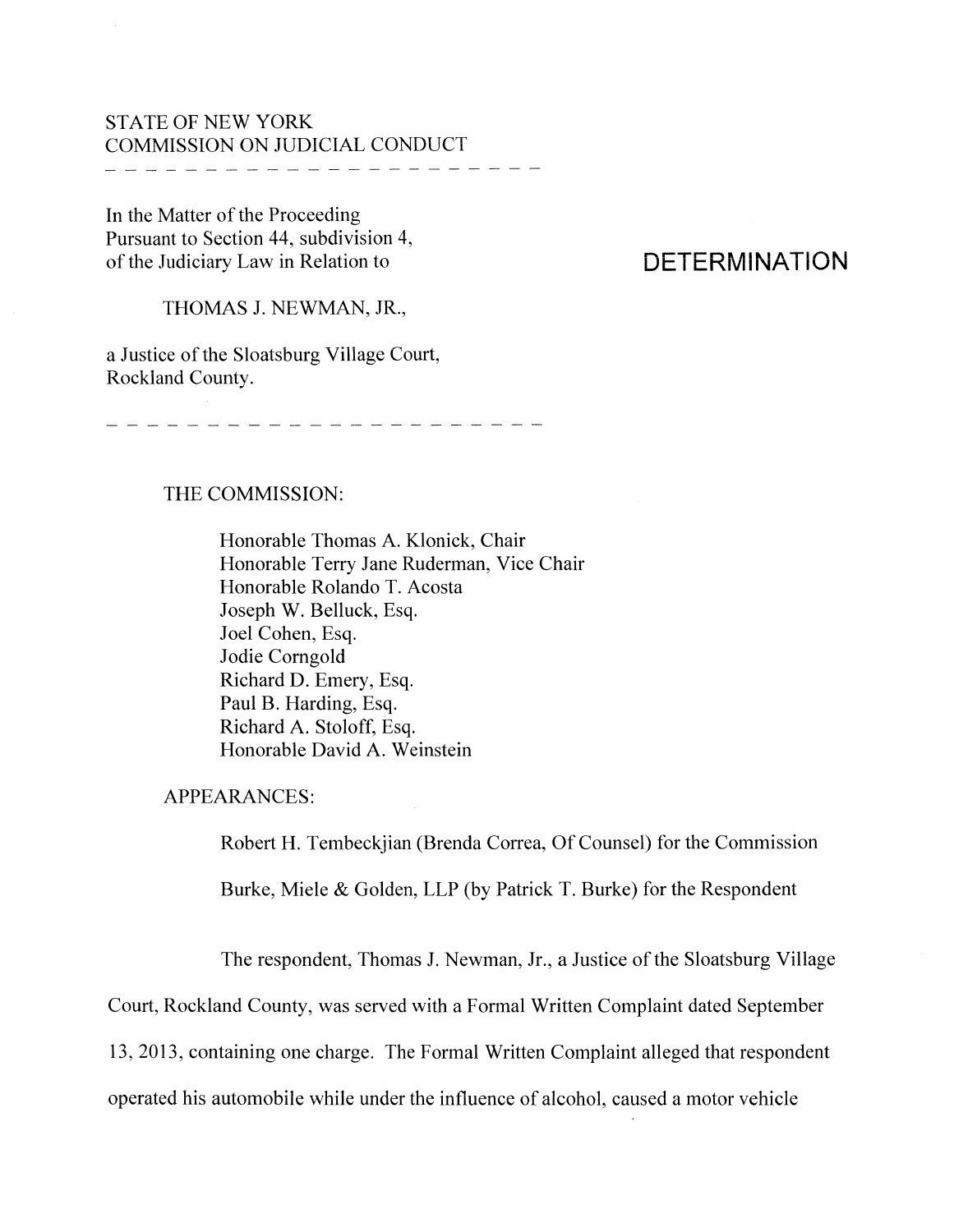accident and was uncooperative with police during his arrest.

On November 26, 2013, the Administrator, respondent's counsel and respondent entered into an Agreed Statement of Facts pursuant to Judiciary Law §44(5), stipulating that the Commission make its determination based upon the agreed facts, recommending that respondent be censured and waiving further submissions and oral argument.

On December 12, 2013, the Commission accepted the Agreed Statement and made the following determination.

1. Respondent has been a Justice of the Sloatsburg Village Court, Rockland County, since 1981. His current term expires on December 5, 2016. He was admitted to the practice of law in New York in 1980.

2. On August 16,2011, between 5:45 PM and 6:45 PM in the Town of Ramapo, respondent operated his automobile while under the influence of alcohol, caused a motor vehicle accident, was arrested, and was disruptive toward and uncooperative with the police, as set forth below.

3. On August 16,2011, between 5:45 and 6:45 PM, after voluntarily consuming a number of alcoholic beverages, respondent drove his automobile in the Town of Ramapo. While approaching the intersection of Route 17 and the exit 15A ramp of the New York State Thruway, respondent drove into the rear end of another vehicle that was lawfully stopped at a traffic light.

4. The driver of the other vehicle called 911 to report the accident.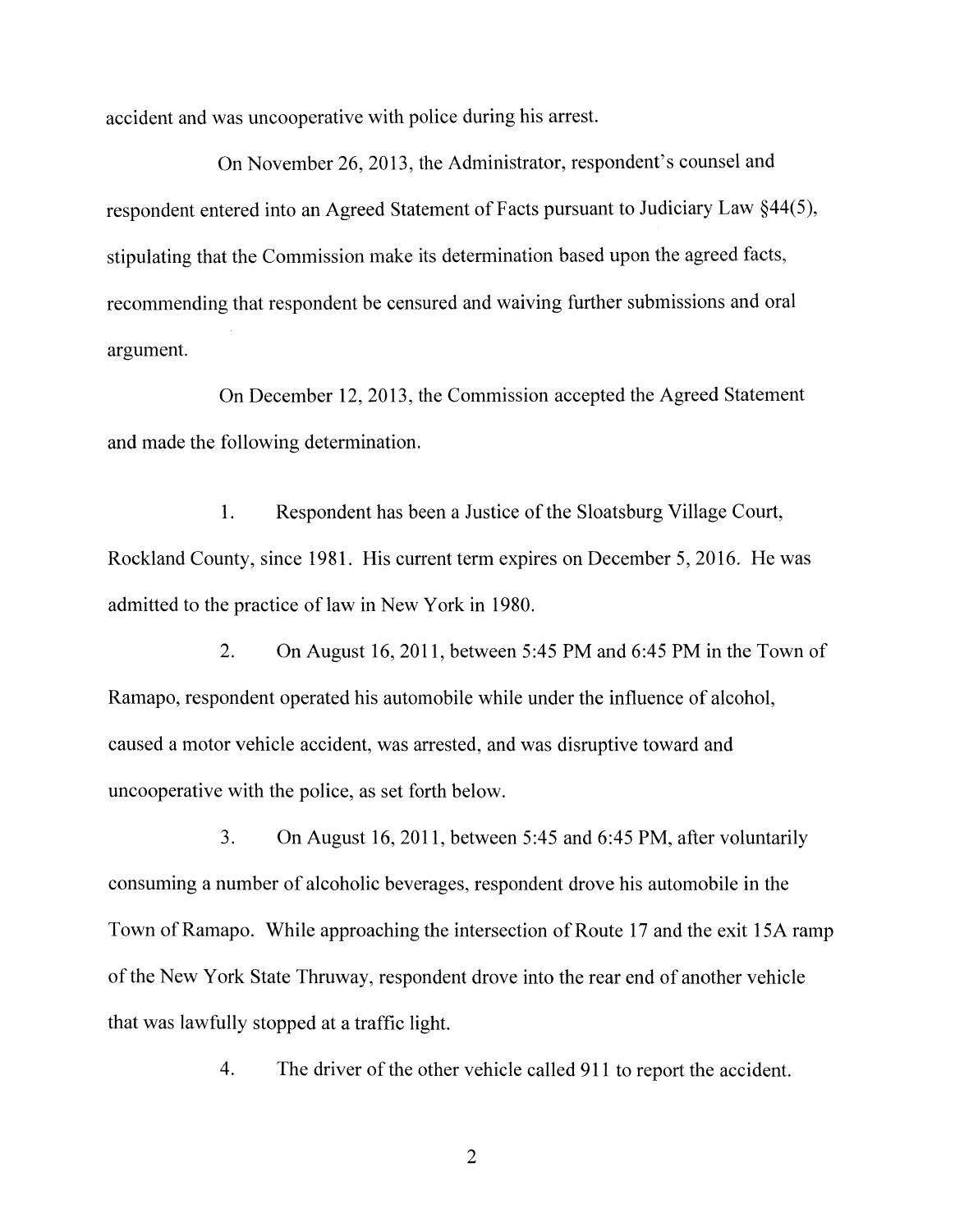Respondent called an attorney.

5. Police Officers Robert Navarro and Jonathan Quinn were dispatched to the scene and arrived separately. When Officer Navarro approached respondent's vehicle and spoke with respondent, he detected an odor of alcohol on respondent's breath and observed that respondent had red glassy eyes and difficulty keeping his balance as he exited his vehicie. Officer Quinn also detected the odor of alcohol emanating from inside the car and observed that respondent had watery eyes, appeared wobbly as he exited the vehicle and stumbled as he stepped away from his car.

6. Officer Quinn conducted two field sobriety tests, and respondent failed both. At that point, F. Hollis Griffin, Jr., an attorney, arrived and advised respondent not to take any additional tests. Respondent refused any further tests.

7. Respondent was placed under arrest. Respondent told Officer Quinn that he did not intend to cooperate and stated in sum and substance that he wanted to die, wanted to hurt himself, and wanted the officer to shoot him.

8. As Officer Quinn walked respondent toward a police car, respondent attempted to break away from his grasp.

9. Both officers struggled with respondent to get him into the patrol car. Respondent repeatedly said that he wanted to die and that he was going to attack one of the officers so that he would shoot respondent.

10. After being put into the police car, and while being transported to the police station, respondent repeatedly slammed his head into the rear passenger-side window and the partition between the front and back seats of the patrol car.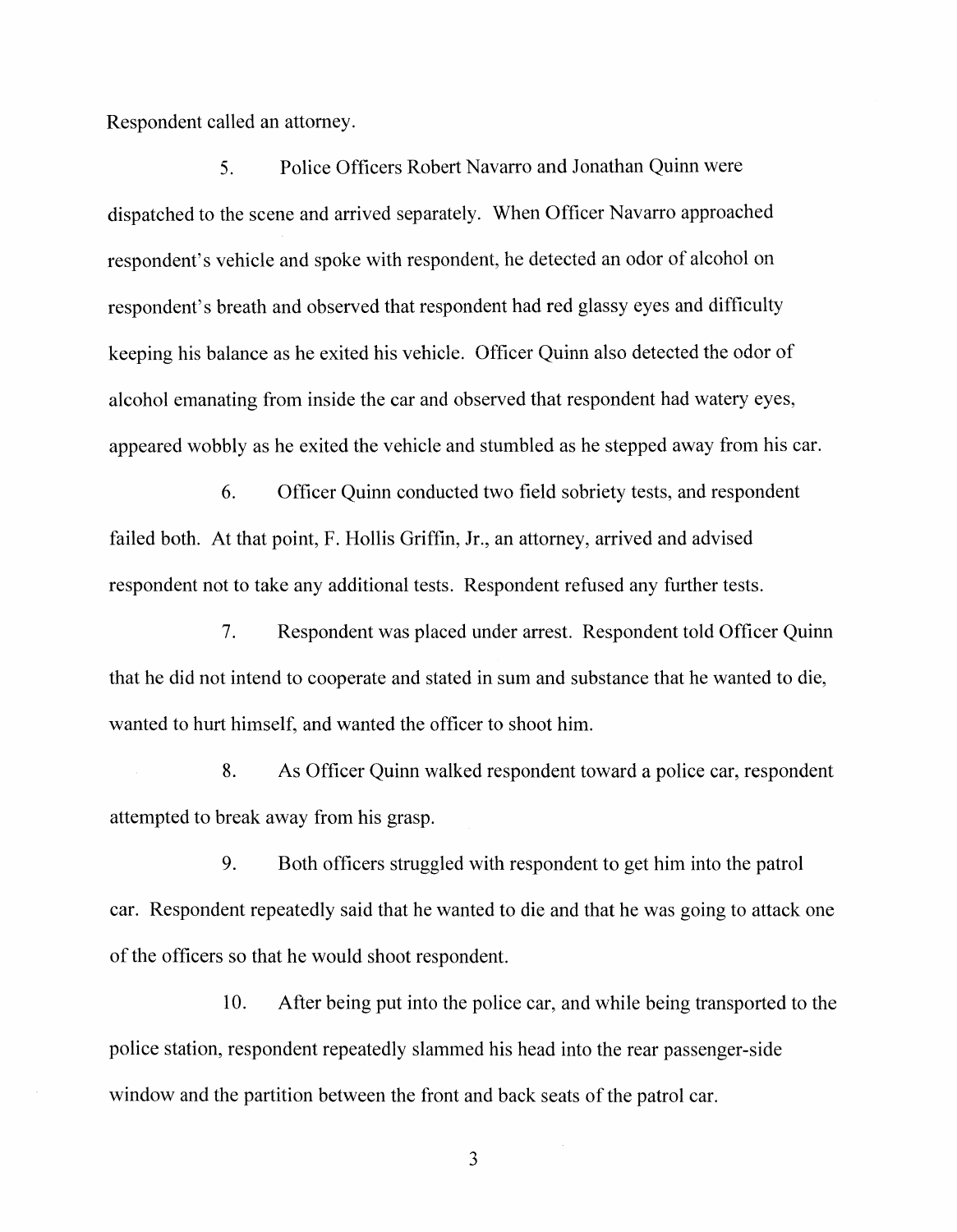11. At the police station, respondent was placed in a holding cell. He continued to make suicidal statements and threatened to take an officer's gun. The police called for an ambulance. Respondent was placed on a gurney with restraints and was transported to Good Samaritan Hospital.

12. By simplified traffic informations, respondent was charged with Driving While Intoxicated, a misdemeanor, under Vehicle and Traffic Law (VTL) section 1192(3); Following Too Closely, a violation, under VTL section l129(a); and Refusal to Take a Breathalyzer Test, a violation, under VTL section 1194(1)(b).

13. On March 14, 2012, respondent appeared before Justice Laura G. Weiss in the Village of Piermont Justice Court and pled guilty to Driving While Ability Impaired by Alcohol, a violation, under VTL section 1192(1), in full satisfaction of all the charges.

14. On March 14, 2012, respondent was sentenced to a one-year Conditional Discharge and a \$350 fine. Respondent was required to participate in the "Drinking Driver Program" and the Victim Impact Program, and to make restitution to the victim of the motor vehicle accident. Respondent completed the "Drinking Driver" Program" and the Victim Impact Program and made restitution for the damage caused to the other vehicle in the amount of \$228 and paid the fine of \$350. Respondent surrendered his driver's license to the court on the date of sentence for a 90-day suspension, pending a 20-day stay granted by the court. Respondent's driving privileges have since been restored.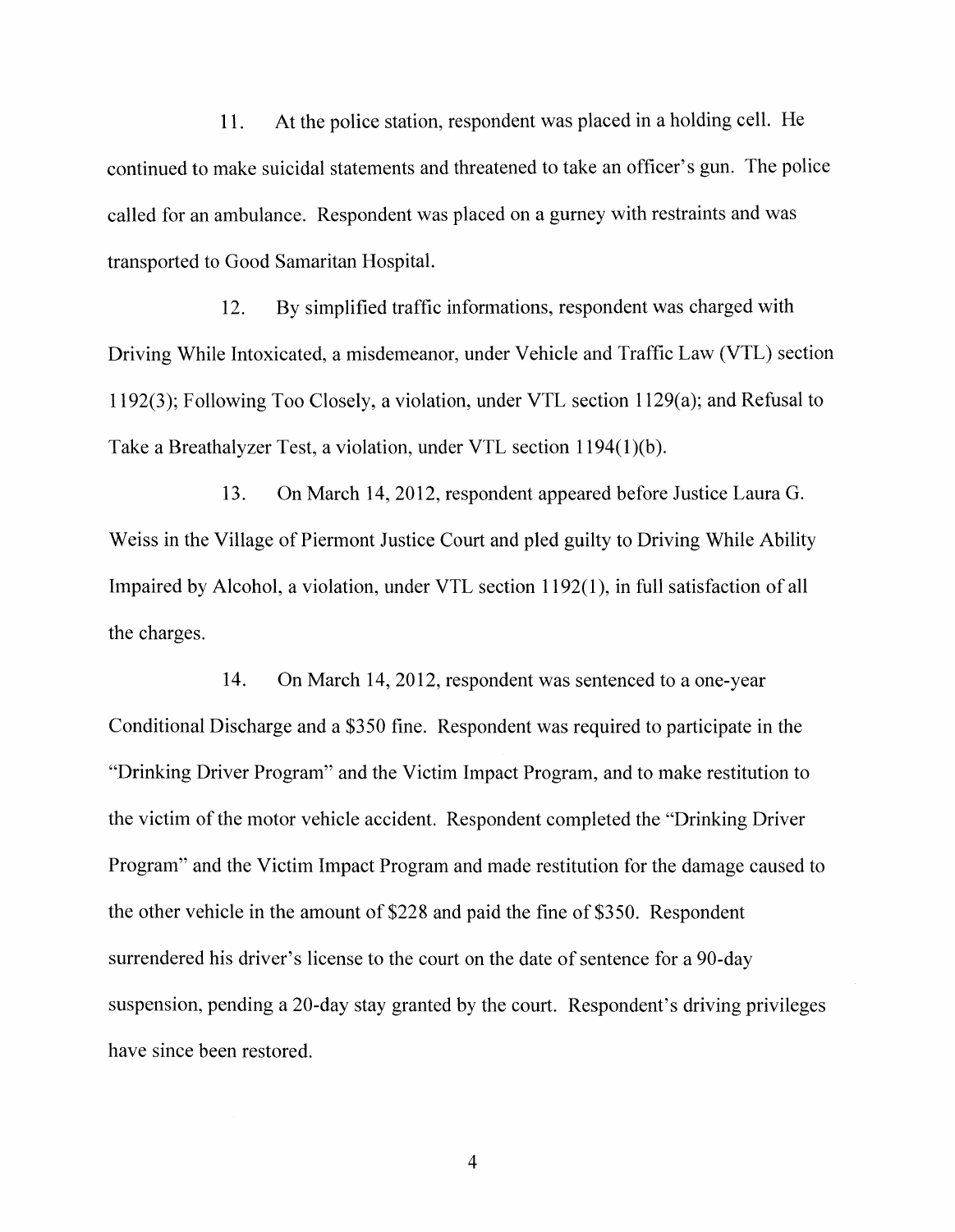#### Additional Factors

15. Respondent acknowledges that he is an alcoholic and has been suffering from alcoholism, in various stages, for the last 15 to 20 years. Respondent states that the circumstances surrounding his arrest were a trigger for him to obtain the help that he needed to treat his condition.

16. On August 20, 2011, the day after he was discharged from the hospital, respondent met with a psychologist who specializes in the treatment of alcohol addiction. During the year following his arrest, respondent attended weekly therapy sessions with his psychologist and also attended group treatment sessions approximately three times per month.

17. On August 20, 2011, respondent attended his first Alcoholics Anonymous ("AA") meeting. During the first 90 days following that meeting, respondent attended approximately 90 AA meetings. He continues to attend AA meetings on a regular basis.

18. Respondent avers, and the Administrator does not refute, that respondent has not had an alcoholic drink since the date of his arrest.

19. Respondent's unruly, self-destructive and at times suicidal behavior at the time of the incident was instigated by the deleterious effects of alcohol, which significantly impaired his clarity and self-control. With the benefit of sobriety, respondent regrets that he did not behave in a manner consistent with the integrity and dignity required of all judges, on or off the bench, and that he was burdensome and recalcitrant with the police officers.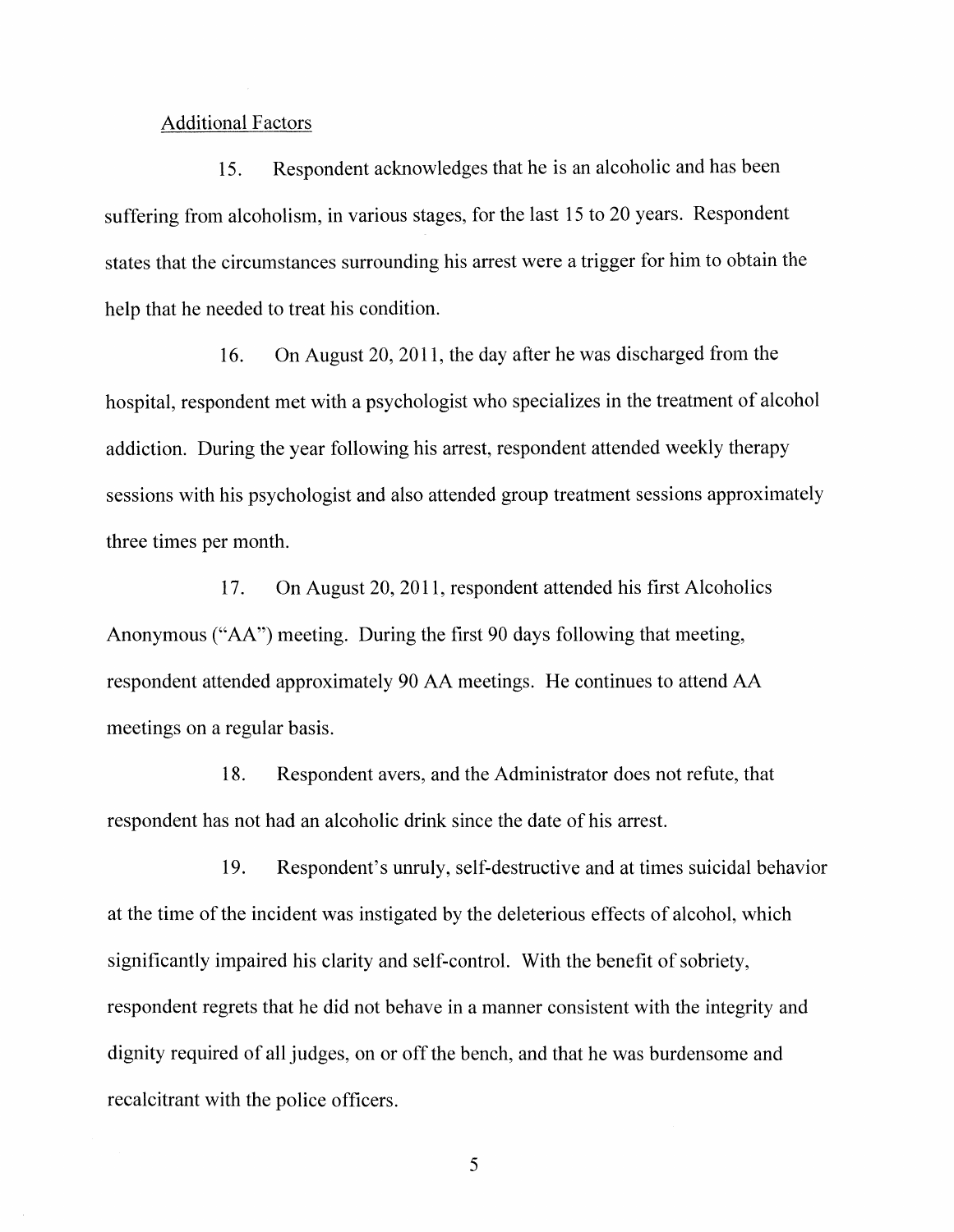20. At no time did respondent invoke his judicial office to secure favorable treatment in connection with this incident.

21. Respondent has been contrite and cooperative with the Commission throughout this inquiry and has expressed embarrassment and remorse for his behavior and any diminution of respect for the judiciary it may have caused.

Upon the foregoing findings of fact, the Commission concludes as a matter of law that respondent violated Sections 100.1, 100.2(A) and 100.4(A)(2) of the Rules Governing Judicial Conduct ("Rules") and should be disciplined for cause, pursuant to Article 6, Section 22, subdivision a, of the New York State Constitution and Section 44, subdivision 1, of the Judiciary Law. Charge I of the Formal Written Complaint is sustained, and respondent's misconduct is established.

Respondent violated his ethical obligation to respect and comply with the law and endangered public safety by operating a motor vehicle while under the influence of alcohol, resulting in a minor accident and his conviction for Driving While Ability Impaired ("DWAI"). Exacerbating his misconduct, he was uncooperative and disruptive during his arrest, refused to take a breathalyzer test, tried to break away from the arresting officer's grasp, had to be forced into the patrol car and threatened to take the officer's gun. Such conduct is plainly inconsistent with a judge's obligation to maintain high standards of conduct at all times, both on and off the bench, so as to promote public confidence in the integrity of the judiciary (Rules,  $\S$ §100.1, 100.2[A]).

Operating a motor vehicle while under the influence of alcohol creates a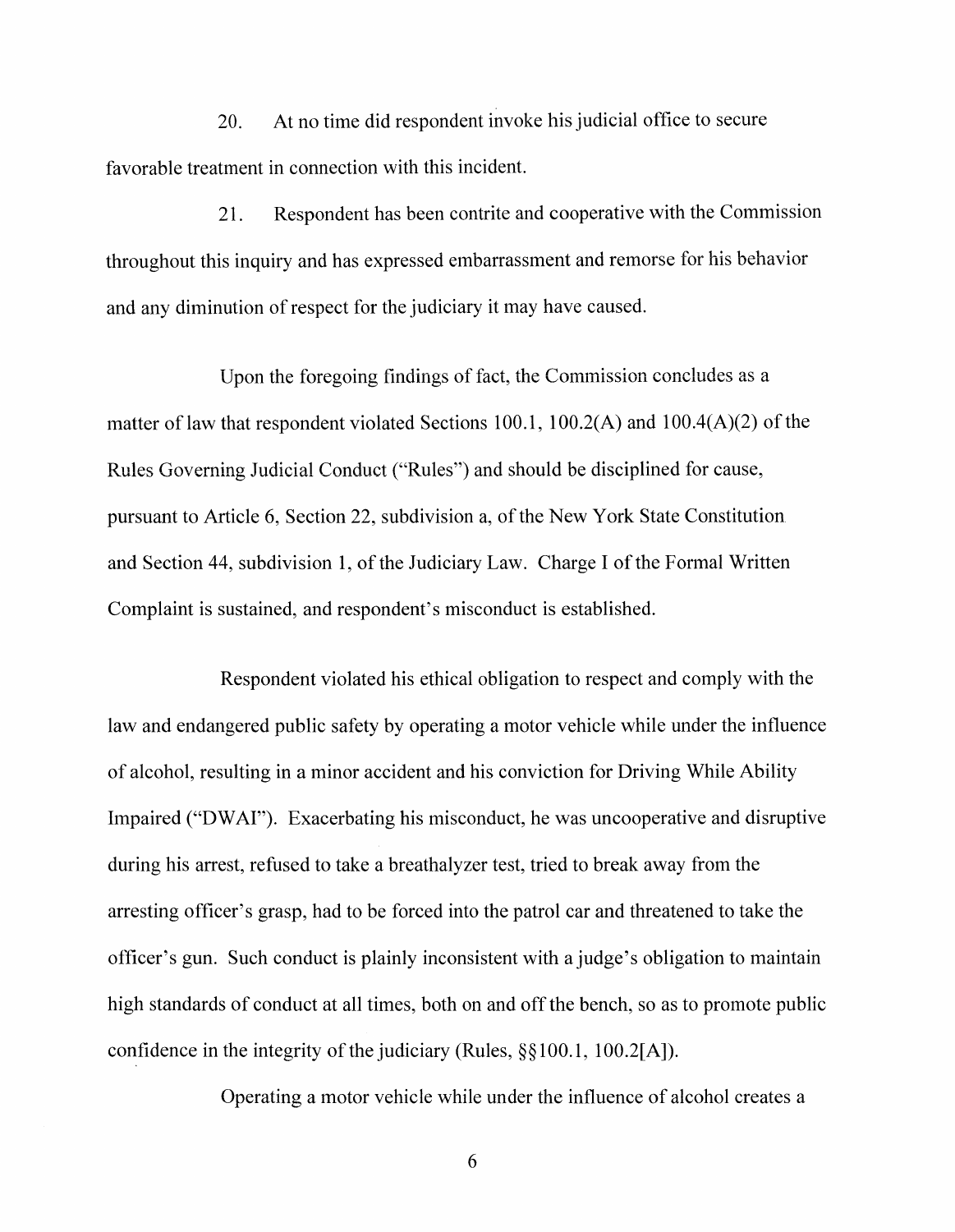significant risk to the lives of others and is a serious social problem. According to the National Highway Traffic Safety Administration, in 2012 there were 344 deaths in traffic accidents in this state due to drunk driving; nationwide, there were 10,332 such fatalities, accounting for 31% of all traffic deaths. While it is fortunate that respondent's behavior did not result in injury, his conduct endangered the lives of others (motorists, passengers, pedestrians and law enforcement personnei) and resulted in an accident in which his car struck a vehicle stopped at a traffic light. As a judge who has handled such matters in his own court for three decades, respondent should be well aware of the consequences of such behavior. By violating the law which he is called upon to administer in his court, respondent engaged in conduct that undermines his effectiveness as a judge and brings the judiciary as a whole into disrepute.

In determining an appropriate disposition for such behavior, the Commission in prior cases has considered mitigating and/or aggravating circumstances, including the level of intoxication, whether the judge's conduct caused an accident or injury, whether the conduct was an isolated instance or part of a pattern, whether the judge was cooperative during arrest, whether the judge asserted his or her judicial office and sought preferential treatment, and the need and willingness of the judge to seek treatment. In the wake of increased recognition of the dangers of driving while impaired by alcohol and the toll it exacts on society, alcohol-related driving offenses have been regarded with increasing severity. *See, e.g., Matter of Apple,* 2013 NYSCJC Annual Report 95 (DWI conviction after causing a minor accident [censure]); Matter of Maney, 2011 NYSCJC Annual Report 106 (DWAI conviction; judge had made an illegal V-turn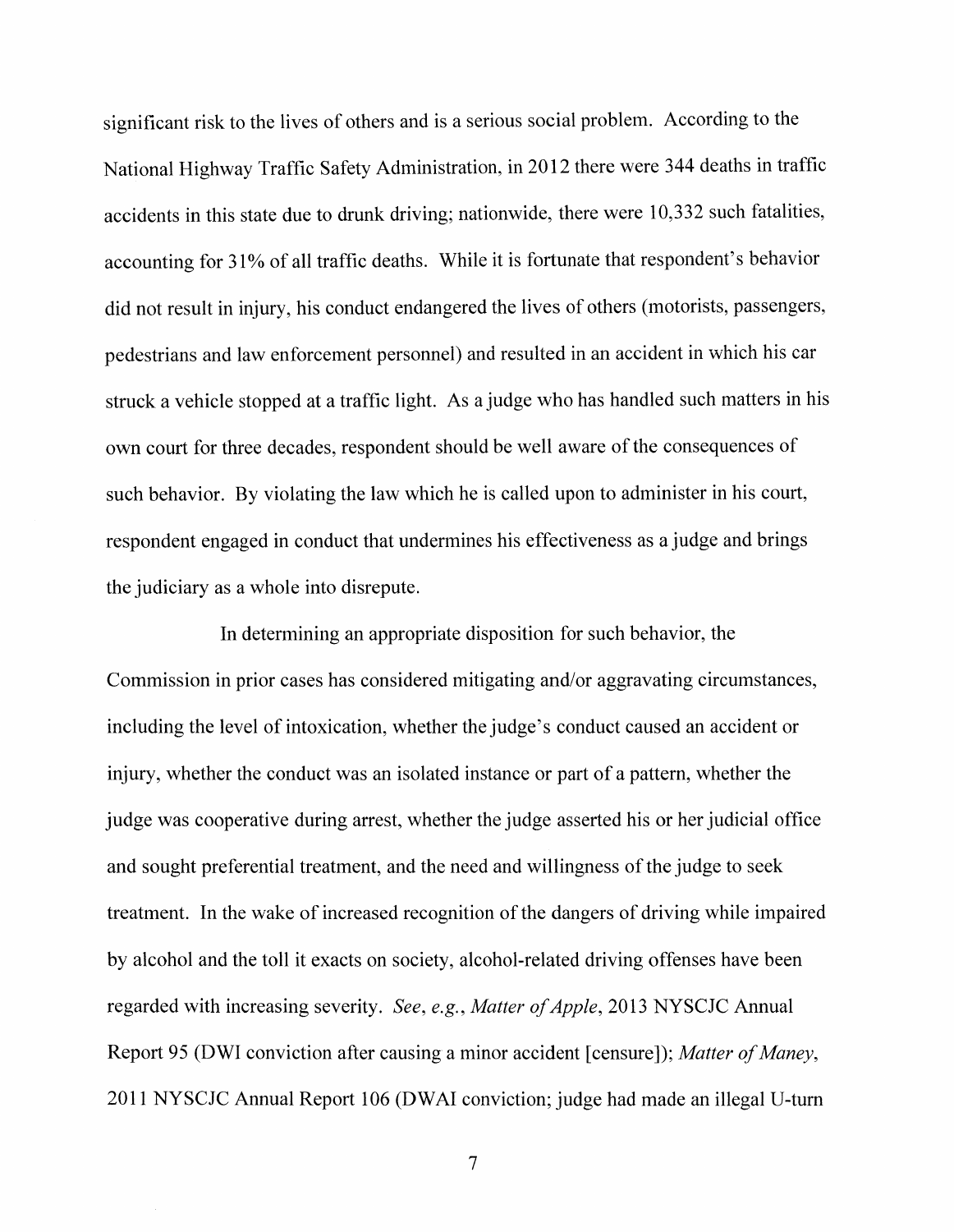to avoid a sobriety checkpoint, delayed taking a breathalyzer test and repeatedly invoked his judicial office while requesting "professional courtesy" and "consideration" [censure]); *Matter of Martineck*, 2011 NYSCJC Annual Report 116 (DWI conviction after the judge drove erratically and hit a mile marker post [censure]); *Matter of Burke,* 2010 NYSCJC Annual Report 110 (DWAI conviction after causing a minor accident [censure, in part for additional misconduct]); *Matter of Pajak*, 2005 NYSCJC Annual Report 195 (DWI conviction after causing a property damage accident [admonition]); *Matter of Stelling, 2003 NYSCJC Annual Report 165 (two alcohol-related convictions* [censure]); Matter of Burns, 1999 NYSCJC Annual Report 83 (DWAI conviction [admonition]); *Matter of Henderson*, 1995 NYSCJC Annual Report 118 (DWI conviction; judge referred to his judicial office during the arrest and asked, "Isn't there anything we can do?" [admonition]); *Matter of Siebert*, 1994 NYSCJC Annual Report 103 (DWAI conviction after causing a three-car accident [admonition]); *Matter ofInnes*, 1985 NYSCJC Annual Report 152 (DWAI conviction; judge's car caused damage to a patrol car while backing up [admonition]); *Matter of Barr*, 1981 NYSCJC Annual Report 139 (two alcohol-related convictions; judge asserted his judicial office and was abusive and uncooperative during his arrests, but had made "a sincere effort to rehabilitate himself" [censure]); *Matter of Quinn*, 54 NY2d 386 (1981) (two alcohol-related convictions and other non-charged alcohol-related incidents; judge was uncooperative, belligerent and abusive to officers during his arrest and repeatedly referred to his judicial position [removal reduced to censure in view of the judge's retirement]).

In this case, there seems little doubt that respondent, who refused to take a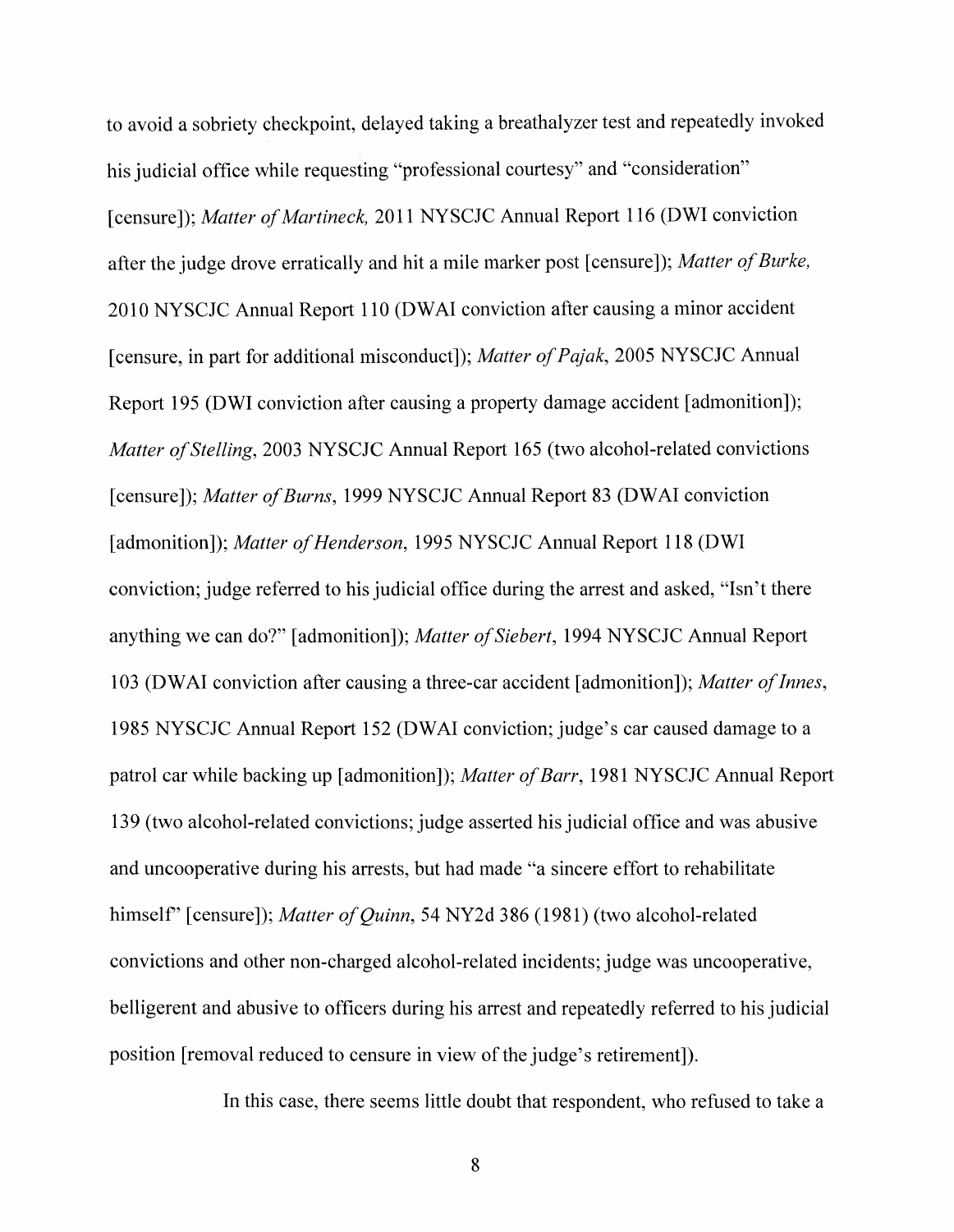breathalyzer test, was highly intoxicated and that his judgment and self-control were impaired by alcohol; he was not merely uncooperative and unruly during his arrest, but repeatedly said that he wanted to die and wanted the police to shoot him. While such behavior might call into question his fitness for the bench, the record before us indicates that respondent acknowledges that he is an alcoholic and states that this incident was "a trigger for him to obtain the help that he needed to treat his condition." It has been stipulated that since his arrest – more than two years  $ago$  – respondent has undergone counseling, regularly attends AA meetings, and has abstained from alcohol, and we give appropriate weight to the record of these rehabilitative efforts. We also note that there is no indication that respondent invoked his judicial office during his arrest in an attempt to secure favorable treatment (compare, Matter of Maney, supra).

Thus, while we believe that respondent's misconduct comes very close to the "truly egregious" standard that requires the sanction ofremoval *(Matter of Cunningham,* 57 NY2d 270, 275 [1982][citations omitted]), we conclude that in view of the totality of the circumstances presented here, the sanction of censure is appropriate. We underscore that this result and the Commission's prior decisions in matters involving alcohol-related driving offenses should not be interpreted to suggest that such behavior can never rise to a level warranting removal. For the reasons indicated above, we believe that such misconduct must be regarded with increasing severity, and we will not hesitate to impose the sanction of removal in the future in an appropriate matter. In censuring respondent on the facts presented here, we are mindful that the sanction of suspension